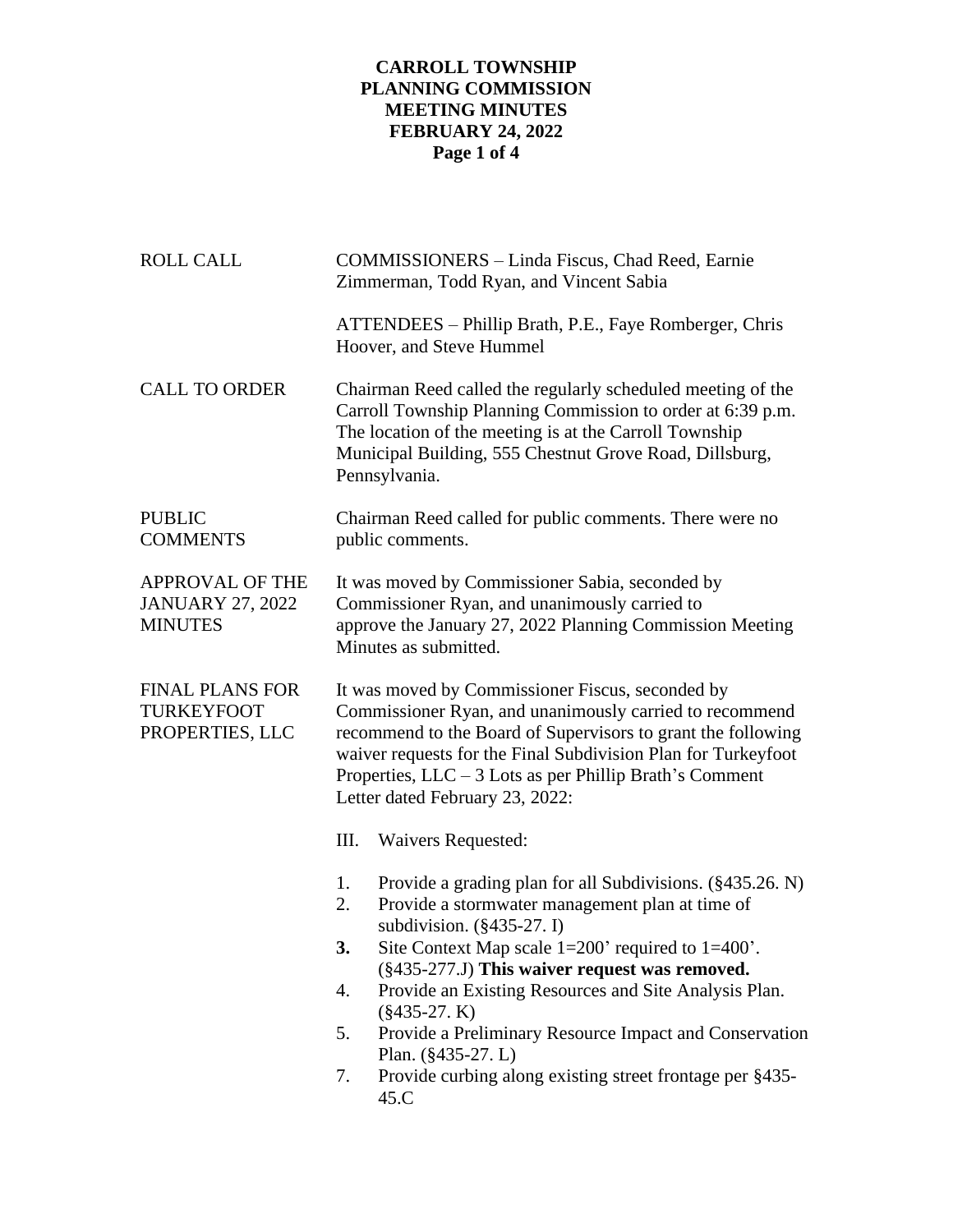### **CARROLL TOWNSHIP PLANNING COMMISSION MEETING MINUTES FEBRUARY 24, 2022 Page 2 of 4**

# PROPERTIES, LLC

FINAL PLANS FOR 8. Provide metes and bounds for easements that do not TURKEYFOOT follow property lines. (§435-50. A)

CONTINUES It was moved by Commissioner Ryan, seconded by Commissioner Fiscus, and unanimously carried to deny Waiver Request Number 6 pertaining to where a subdivision or land development abuts an existing street of inadequate width, sufficient additional width shall be constructed and ROW dedicated. (§435-39. D.1) contingent upon the applicant paying a fee-in-lieu of instead.

> It was moved by Commissioner Ryan, seconded by Commissioner Zimmerman, and unanimously carried to recommend to the Board of Supervisors to conditionally approve the Final Subdivision Plan for Turkeyfoot Properties,  $LLC - 3$  Lots contingent upon addressing all of the following comments in Phillip Brath's Comment Letter dated February 23, 2022 and York County Planning Commission comments:

- II. Subdivision (Chapter 435 / Ordinance No. 2018-242)
- 1. The plan shall be legible in every detail to the satisfaction of the Township. The site context legibility for recording is a concern. (Section 435-23. D)
- 2. Provide the access easement for the proposed private right-of-way (shared driveway). (§ 435-26. F)
- 3. Provide the restrictions and conditions of Appendix 9 on the plan related to the private-right-of-way. (Section 435- 56.C) (appendix 9 is attached)
- 4. Unless improvement is waived or fee-in-lieu is provided, provide typical cross-section for any existing street which will be improved as part of the application. (§435-26. I)
- 5. Sewer Planning for Subdivision shall be approved prior to final plan approval. (§ 435-36. O.1/435-27. B)
- 6. Update waivers once approved with dates of action by the Board prior to recording the plan (§ 435- 26.O)
- 7. All certificates must be signed, sealed by the individual responsible for the plan and dated after last submission revision date.  $(\S$  435-28. B)
- 8. The Owners must sign the plan and date after last plan revision. (§ 435-28.C/36. A)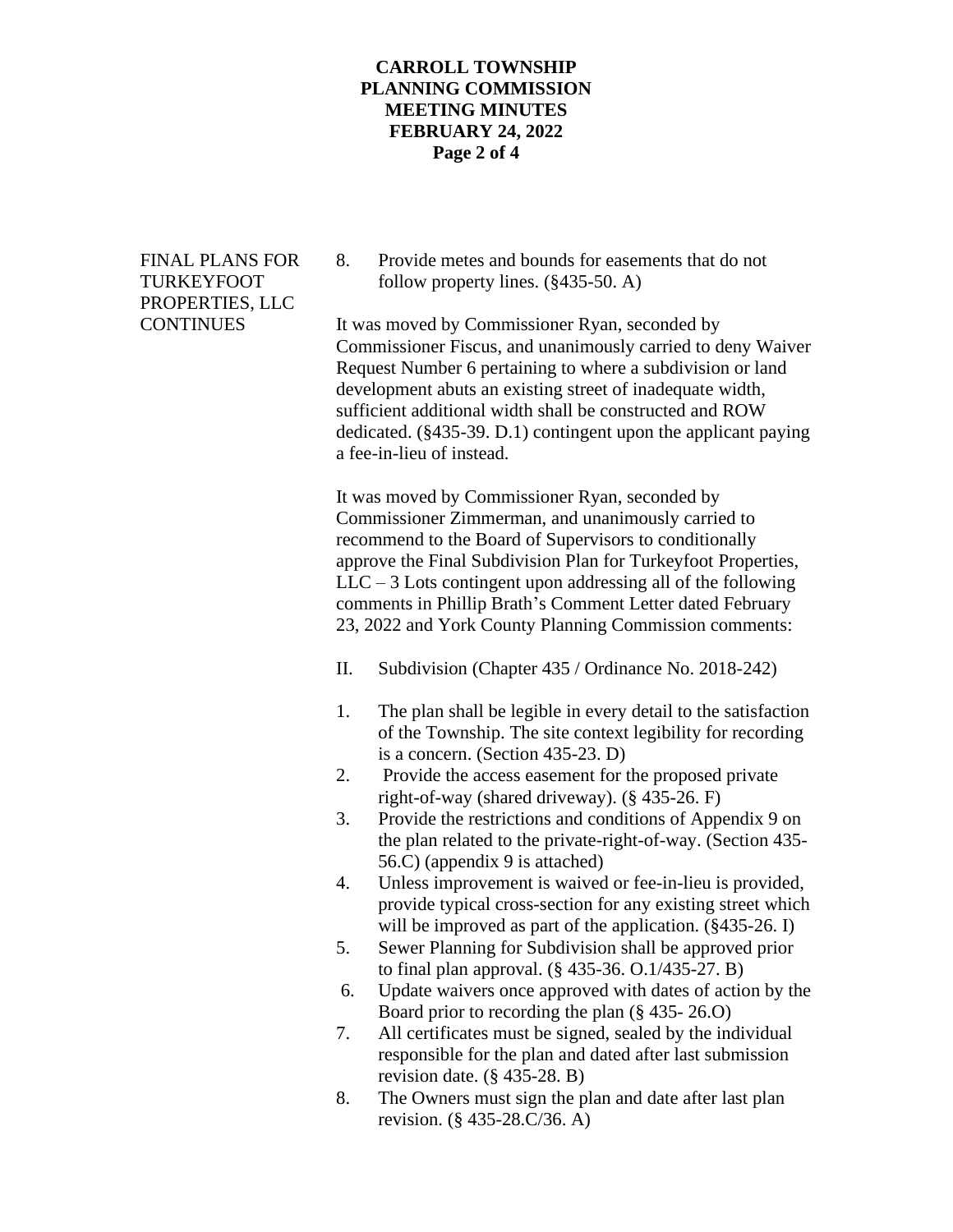### **CARROLL TOWNSHIP PLANNING COMMISSION MEETING MINUTES FEBRUARY 24, 2022 Page 3 of 4**

- FINAL PLANS FOR 9. Provide proposed Recreation Fee-in-lieu prior to TURKEYFOOT recording plan. (§ 435-43/435-69).
- PROPERTIES, LLC 10. All outstanding fees, including recreation fees, must be CONTINUES paid prior to recording Plan. (§ 435-36.M)
	- 11. Where improvements are proposed, provide financial security in accordance with Article 13. (§ 435-72)
	- IV. Roadway Widening Recommendations:
	- 1. Spring Lane is on the Township list of roads to be improved and widened.
	- 2. Spring Lane Road is classified as a Collector Roadway; widening is required to the specifications of a collector road (36' wide). The section previously widened is 29' wide. This section should be widened to a minimum of  $29$ .
	- 3. A general roadway improvement fee for non-engineered roadway widening improvements is being increased and set at \$49.00 per square yard for 2022.
	- 4. The road improvement fee in lieu calculation: a. The submitted plan shows Spring Lane as approximately 20-foot wide cartway.

i. Required widening on one side would be (29'-20')/2 or  $4.5$ <sup>'</sup>.

ii. The length of frontage is from 809 LF.

iii. Therefore, required widening would equal 404.5 square yards.

iv. Total required widening equals 404.5 square yards for \$49.00 per square yard.

b. The minimum recommended amount to accept for an offer of a fee in lieu of construction should be set at \$19,820.00.